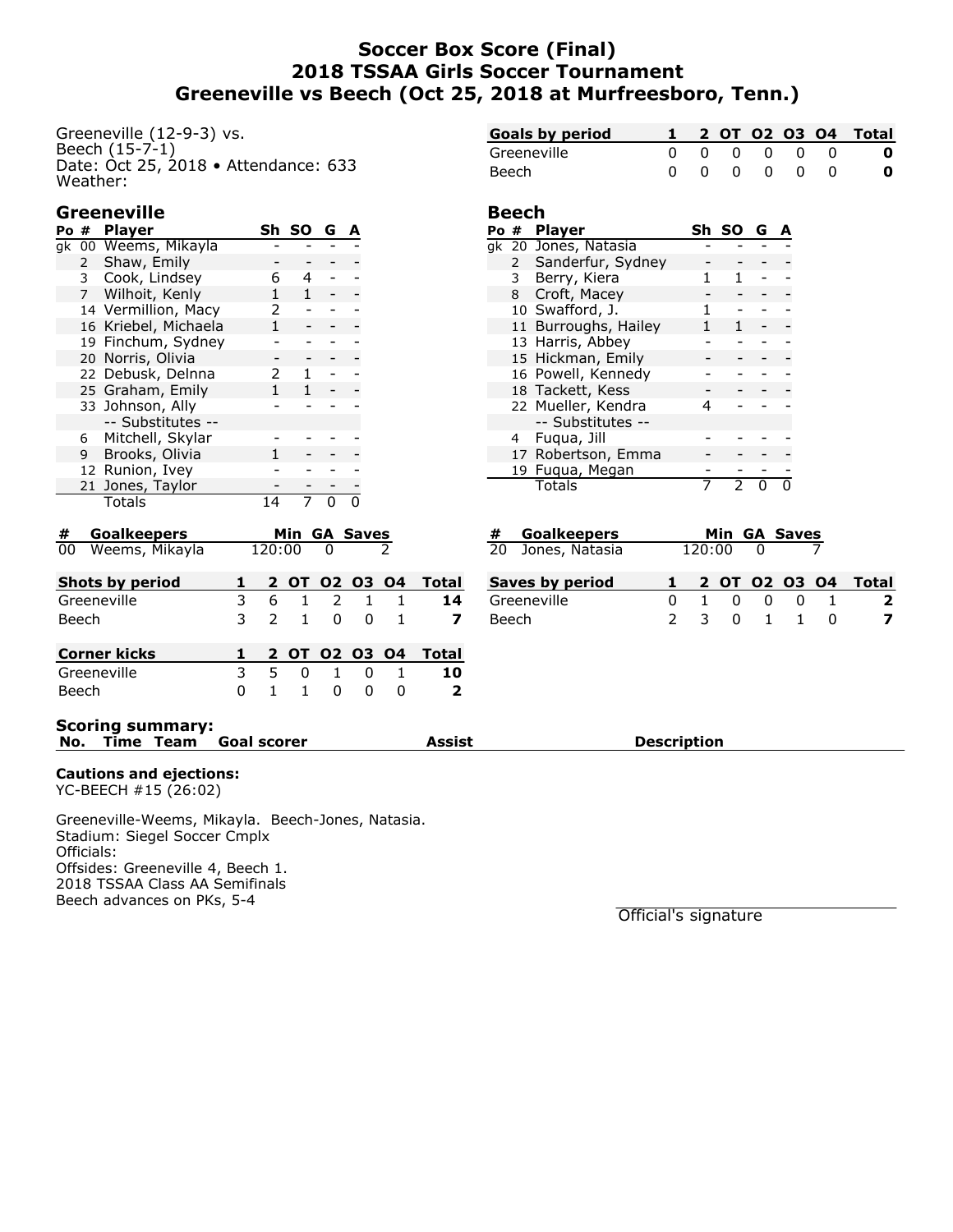# **Soccer Box Score (Final) 2018 TSSAA Girls Soccer Tournament Greeneville vs Beech (Oct 25, 2018 at Murfreesboro, Tenn.)**

SHOOTOUT RESULTS: Greeneville: 33/Y 14/N 3/Y 25/Y 7/Y 9/N Beech: 22/Y 8/Y 11/Y 15/N 10/Y 13/Y Beech wins shootout 5-4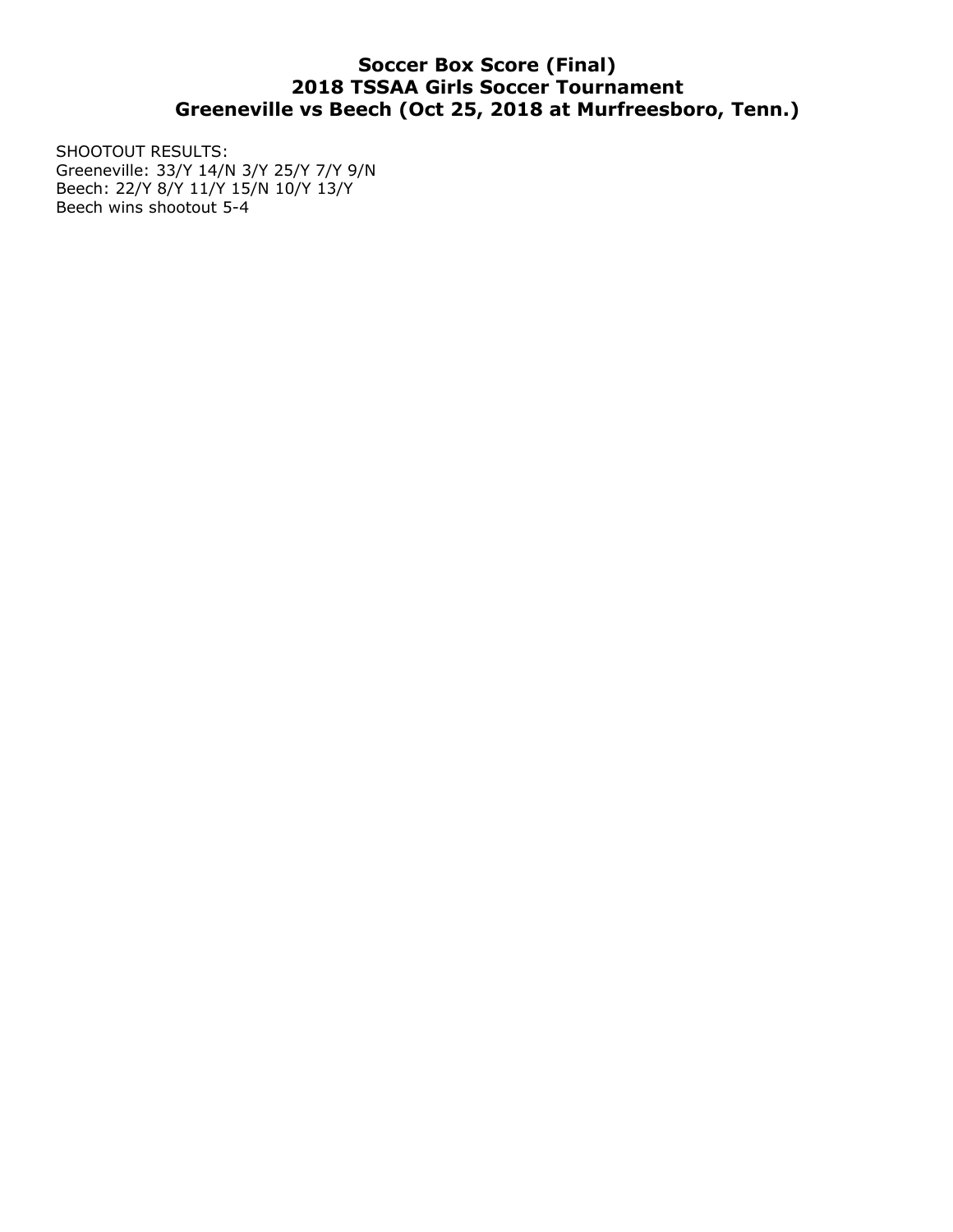## **Play-by-Play Summary (1st period) Greeneville vs Beech (Oct 25, 2018 at Murfreesboro, Tenn.)**

#### **Greeneville Starters:**

| GK | 00 | Weems, Mikayla |  |  |
|----|----|----------------|--|--|
|----|----|----------------|--|--|

- 3 Cook, Lindsey
- 22 Debusk, Delnna<br>19 Finchum, Svdne
- Finchum, Sydney
- 25 Graham, Emily
- 33 Johnson, Ally
- 16 Kriebel, Michaela
- 20 Norris, Olivia
- 2 Shaw, Emily
- 14 Vermillion, Macy
- 7 Wilhoit, Kenly

#### **Beech Starters:**

- GK 20 Jones, Natasia
	- 2 Sanderfur, Sydney
		- 3 Berry, Kiera
		- 8 Croft, Macey
		- 10 Swafford, J.
		- 11 Burroughs, Hailey
		- 13 Harris, Abbey
		- 15 Hickman, Emily
		- 16 Powell, Kennedy
		- 18 Tackett, Kess
			- 22 Mueller, Kendra
- 00:00 Weems, Mikayla at goalie for Greeneville.
- 00:00 Jones, Natasia at goalie for Beech.
- 01:47 Shot by GREENEVL Debusk, Delnna, SAVE Jones, Natasia. Foul on Greeneville.
- 04:12 Shot by BEECH Mueller, Kendra WIDE LEFT. Foul on Beech. Foul on Greeneville.
	- Foul on Beech.
	- Foul on Greeneville.
- 11:51 Corner kick by GREENEVL Johnson, Ally [11:51].
- 12:31 BEECH substitution: Fuqua, Jill for Croft, Macey. Foul on Greeneville.
- 14:10 Shot by BEECH Mueller, Kendra HIGH.
- 18:11 Corner kick by GREENEVL Wilhoit, Kenly [18:11].
- 18:43 Corner kick by GREENEVL Wilhoit, Kenly [18:43]. Foul on Beech.
- 21:41 GREENEVL substitution: Jones, Taylor for Finchum, Sydney.
- 21:41 GREENEVL substitution: Brooks, Olivia for Graham, Emily. Foul on Greeneville.
- 24:35 Shot by BEECH Swafford, J. HIGH.
- 25:10 BEECH substitution: Robertson, Emma for Berry, Kiera.
- 25:10 GREENEVL substitution: Runion, Ivey for Vermillion, Macy. Foul on Beech.
- 26:02 Yellow card on BEECH Hickman, Emily.
- 26:02 BEECH substitution: Berry, Kiera for Hickman, Emily.
- 27:43 Header Shot by GREENEVL Brooks, Olivia WIDE RIGHT. Foul on Beech.
- 29:52 BEECH substitution: Hickman, Emily for Harris, Abbey. Foul on Greeneville. Foul on Beech.
- 34:26 BEECH substitution: Croft, Macey for Fuqua, Jill.
- 34:26 BEECH substitution: Harris, Abbey for Robertson, Emma.
- 34:26 GREENEVL substitution: Graham, Emily for Brooks, Olivia.
- 34:26 GREENEVL substitution: Finchum, Sydney for Jones, Taylor.
- 36:03 Offside against Greeneville. Foul on Greeneville.
- 38:30 Shot by GREENEVL Graham, Emily, SAVE Jones, Natasia.
- 39:52 Offside against Greeneville.
- 40:00 End of period [40:00].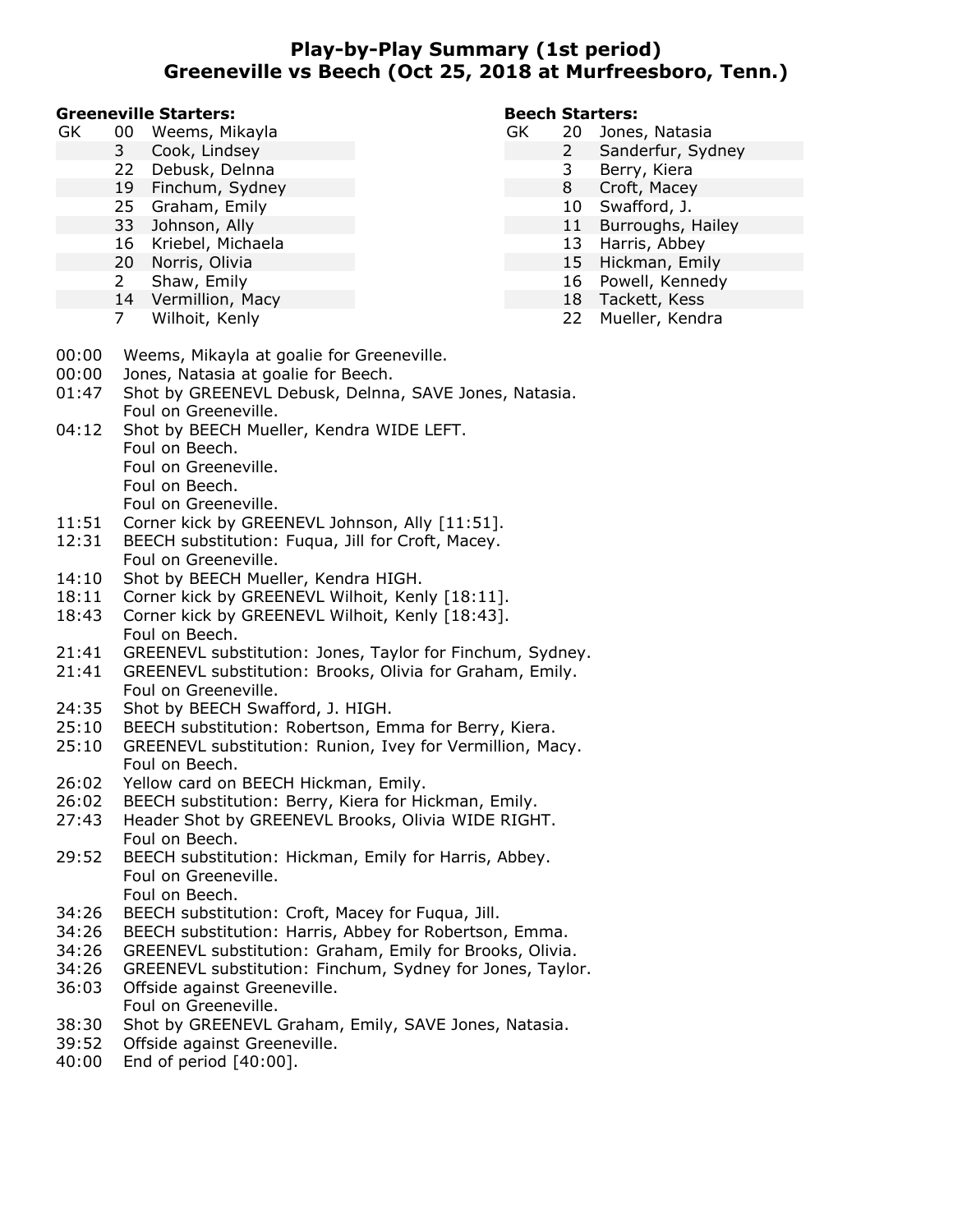### **Play-by-Play Summary (2nd period) Greeneville vs Beech (Oct 25, 2018 at Murfreesboro, Tenn.)**

- 40:00 Start of 2nd period [40:00].
- 40:00 For GREENEVL: #3 Cook, Lindsey, #22 Debusk, Delnna, #19 Finchum, Sydney, #25 Graham, Emily, #33 Johnson, Ally, #16 Kriebel, Michaela, #20 Norris, Olivia, #2 Shaw, Emily, #14 Vermillion, Macy, #7 Wilhoit, Kenly, #00 Weems, Mikayla.
- 40:00 For BEECH: #2 Sanderfur, Sydney, #3 Berry, Kiera, #8 Croft, Macey, #10 Swafford, J., #11 Burroughs, Hailey, #13 Harris, Abbey, #15 Hickman, Emily, #16 Powell, Kennedy, #18 Tackett, Kess, #22 Mueller, Kendra, #20 Jones, Natasia.
- 40:50 Shot by GREENEVL Kriebel, Michaela WIDE. Foul on Greeneville.
- 45:34 Corner kick by GREENEVL Johnson, Ally [45:34].
- 45:48 BEECH substitution: Robertson, Emma for Berry, Kiera. Foul on Beech.
- 50:11 Offside against Beech. Foul on Greeneville.
- 52:32 Corner kick by GREENEVL Wilhoit, Kenly [52:32].
- 53:04 BEECH substitution: Fuqua, Jill for Croft, Macey. Foul on Greeneville.
- 57:48 GREENEVL substitution: Brooks, Olivia for Graham, Emily.
- 58:44 Shot by GREENEVL Cook, Lindsey WIDE LEFT.
- 59:04 Corner kick by GREENEVL Wilhoit, Kenly [59:04].
- 59:45 Corner kick by GREENEVL Wilhoit, Kenly [59:45].
- 60:16 Corner kick by GREENEVL Wilhoit, Kenly [60:16].
- 60:42 BEECH substitution: Berry, Kiera for Sanderfur, Sydney.
- 61:32 Corner kick by BEECH Burroughs, Hailey [61:32].
- 62:00 BEECH substitution: Sanderfur, Sydney for Mueller, Kendra. Foul on Greeneville.
- 64:15 Shot by BEECH Burroughs, Hailey, SAVE Weems, Mikayla. Foul on Beech.
- 66:15 Shot by GREENEVL Cook, Lindsey, SAVE Jones, Natasia.
- 67:06 Shot by GREENEVL Cook, Lindsey, SAVE Jones, Natasia.
- 68:59 Shot by GREENEVL Cook, Lindsey, SAVE Jones, Natasia.
- 69:41 BEECH substitution: Mueller, Kendra for Robertson, Emma.
- 69:41 BEECH substitution: Croft, Macey for Swafford, J.. Foul on Beech. Foul on Greeneville. Foul on Beech.
- 72:50 BEECH substitution: Swafford, J. for Fuqua, Jill.
- 72:50 GREENEVL substitution: Graham, Emily for Brooks, Olivia.
- 75:19 Shot by GREENEVL Cook, Lindsey WIDE RIGHT.
- 76:08 BEECH substitution: Robertson, Emma for Sanderfur, Sydney. Foul on Beech.
- 77:14 BEECH substitution: Fuqua, Jill for Croft, Macey.
- 78:37 Shot by BEECH Mueller, Kendra WIDE RIGHT.
- 80:00 End of period [80:00].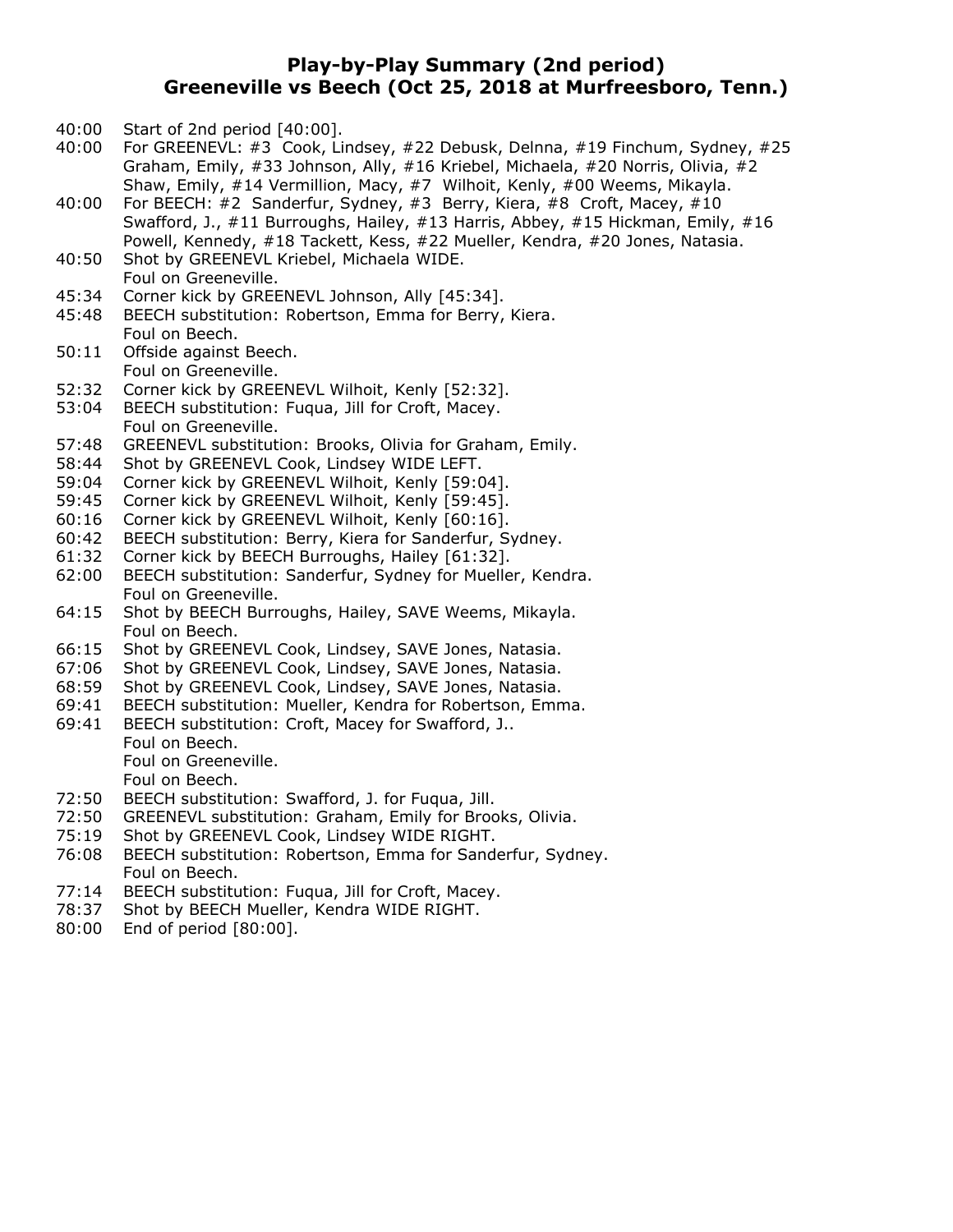## **Play-by-Play Summary (OT period) Greeneville vs Beech (Oct 25, 2018 at Murfreesboro, Tenn.)**

- 80:00 Start of OT period [80:00].
- 80:00 For BEECH: #22 Mueller, Kendra, #11 Burroughs, Hailey, #4 Fuqua, Jill, #10 Swafford, J., #3 Berry, Kiera, #17 Robertson, Emma, #18 Tackett, Kess, #16 Powell, Kennedy, #15 Hickman, Emily, #13 Harris, Abbey, #20 Jones, Natasia.
- 80:00 For GREENEVL: #33 Johnson, Ally, #7 Wilhoit, Kenly, #14 Vermillion, Macy, #22 Debusk, Delnna, #25 Graham, Emily, #19 Finchum, Sydney, #2 Shaw, Emily, #7 Wilhoit, Kenly, #14 Vermillion, Macy, #9 Brooks, Olivia, #00 Weems, Mikayla.
- 82:22 Shot by BEECH Mueller, Kendra WIDE.
- 82:47 Corner kick by BEECH Burroughs, Hailey [82:47]. Foul on Beech.
- 84:55 GREENEVL substitution: Jones, Taylor for Cook, Lindsey.
- 85:29 Shot by GREENEVL Vermillion, Macy WIDE LEFT.
- 86:25 BEECH substitution: Sanderfur, Sydney for Berry, Kiera.
- 88:19 BEECH substitution: Berry, Kiera for Robertson, Emma.
- 90:00 End of period [90:00].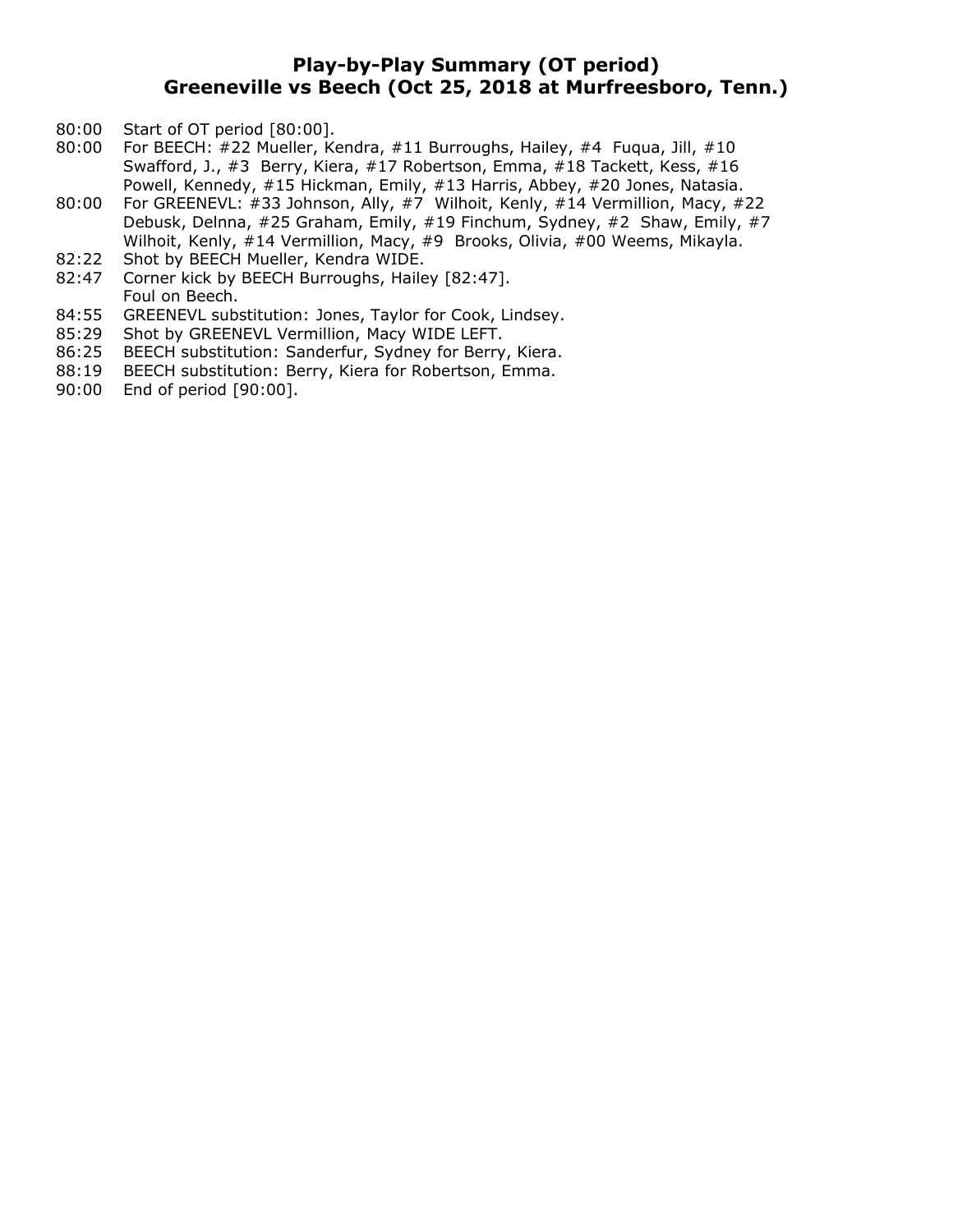## **Play-by-Play Summary (OT2 period) Greeneville vs Beech (Oct 25, 2018 at Murfreesboro, Tenn.)**

- 90:00 Start of OT2 period [90:00].
- 90:00 For BEECH: #22 Mueller, Kendra, #2 Sanderfur, Sydney, #10 Swafford, J., #16 Powell, Kennedy, #13 Harris, Abbey, #11 Burroughs, Hailey, #4 Fuqua, Jill, #15 Hickman, Emily, #18 Tackett, Kess, #3 Berry, Kiera, #20 Jones, Natasia.
- 90:00 For GREENEVL: #33 Johnson, Ally, #20 Norris, Olivia, #16 Kriebel, Michaela, #19 Finchum, Sydney, #21 Jones, Taylor, #22 Debusk, Delnna, #14 Vermillion, Macy, #7 Wilhoit, Kenly, #2 Shaw, Emily, #25 Graham, Emily, #00 Weems, Mikayla.
- 91:28 Shot by GREENEVL Vermillion, Macy HIGH. Foul on Beech.
- 94:17 GREENEVL substitution: Cook, Lindsey for Jones, Taylor.
- 94:34 Corner kick by GREENEVL Wilhoit, Kenly [94:34].
- 95:14 Offside against Greeneville.
- 95:51 BEECH substitution: Robertson, Emma for Berry, Kiera. Foul on Beech.
- 98:55 Shot by GREENEVL Wilhoit, Kenly, SAVE Jones, Natasia.
- 100:00 End of period [100:00].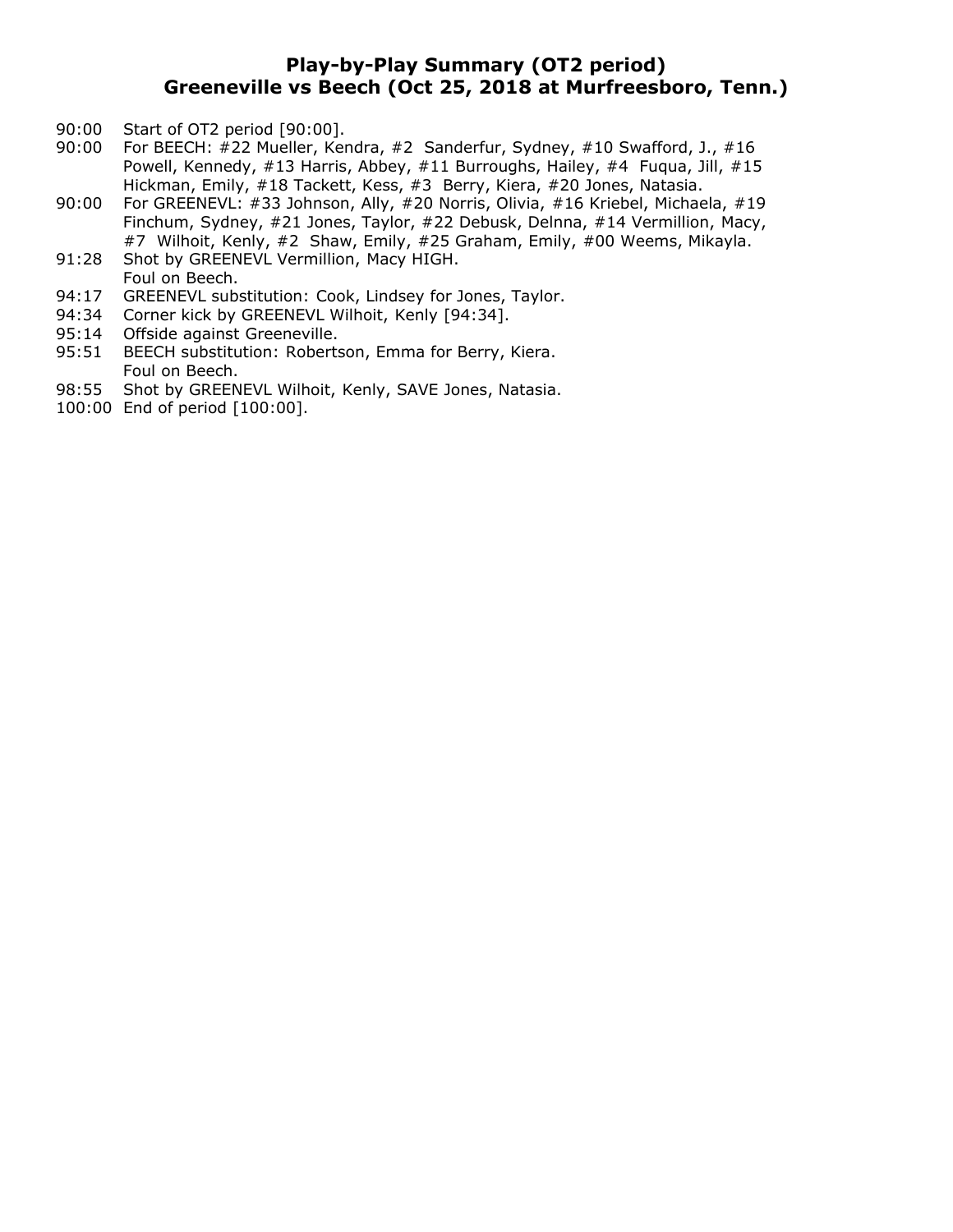# **Play-by-Play Summary (OT3 period) Greeneville vs Beech (Oct 25, 2018 at Murfreesboro, Tenn.)**

- 105:00 Start of OT3 period [105:00].
- 106:02 BEECH substitution: Berry, Kiera for Robertson, Emma.
- 106:02 GREENEVL substitution: Mitchell, Skylar for Graham, Emily.
- 108:20 Shot by GREENEVL Cook, Lindsey, SAVE Jones, Natasia.
- Foul on Beech.
- 108:20 For GREENEVL: #22 Debusk, Delnna, #19 Finchum, Sydney, #2 Shaw, Emily, #16 Kriebel, Michaela, #33 Johnson, Ally, #20 Norris, Olivia, #6 Mitchell, Skylar, #3 Cook, Lindsey, #7 Wilhoit, Kenly, #14 Vermillion, Macy, #00 Weems, Mikayla.
- 108:20 For BEECH: #19 Fuqua, Megan, #16 Powell, Kennedy, #13 Harris, Abbey, #15 Hickman, Emily, #11 Burroughs, Hailey, #22 Mueller, Kendra, #4 Fuqua, Jill, #10 Swafford, J., #3 Berry, Kiera, #18 Tackett, Kess, #20 Jones, Natasia.
- 110:00 End of period [110:00].